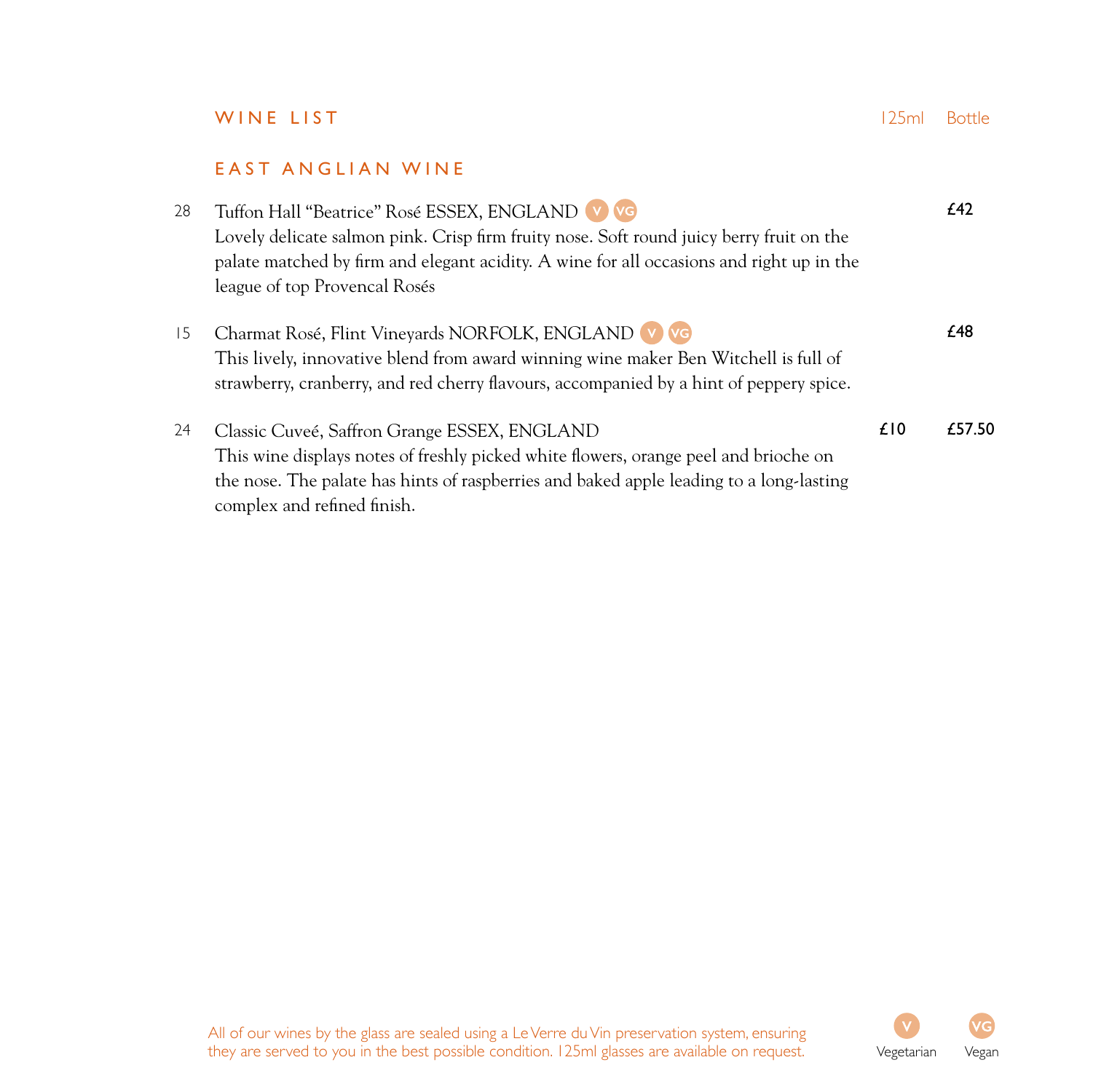### SPARKLING AND CHAMPAGNES

| 26             | Sea Change Alcohol free sparkling - 0.0% ABV ITALY                                                                                                         | £4.70  | £25    |
|----------------|------------------------------------------------------------------------------------------------------------------------------------------------------------|--------|--------|
|                | Every bottle of Sea Change wine sold helps fund ocean conservation projects around the<br>globe. Fresh and vibrant with notes of green fruits and jasmine. |        |        |
| $\mathbf{I}$   | Prosecco Spumante "Vispo Allegro" VENETO, ITALY V VG                                                                                                       | £6     | £33    |
|                | Fruity, lively and clean with surprising depth of flavour. Hints of greengage and lemon.                                                                   |        |        |
| $\overline{7}$ | Brut Souverain Henriot CHAMPAGNE, FRANCE V VG                                                                                                              | £10.25 | £58.50 |
|                | Brut Souverain is the flagship cuvee of Champagne Henriot, one of the oldest family                                                                        |        |        |
|                | owned houses. Elegant in style, with notes of honeysuckle and brioche. Lengthy finish.                                                                     |        |        |
| 9              | Prestige Rosé Taittinger CHAMPAGNE, FRANCE (v) VG                                                                                                          |        | £68    |
|                | Prestige Rose displays charm and subtle harmony of flavours. Its aromas are fresh with                                                                     |        |        |
|                | wild strawberries and a hint of spice. On the palate this lively, fruity, fresh and elegant                                                                |        |        |
|                | wine is balanced and smooth with good length.                                                                                                              |        |        |

All of our wines by the glass are sealed using a Le Verre du Vin preservation system, ensuring they are served to you in the best possible condition. 125ml glasses are available on request. Vegetarian Vegan

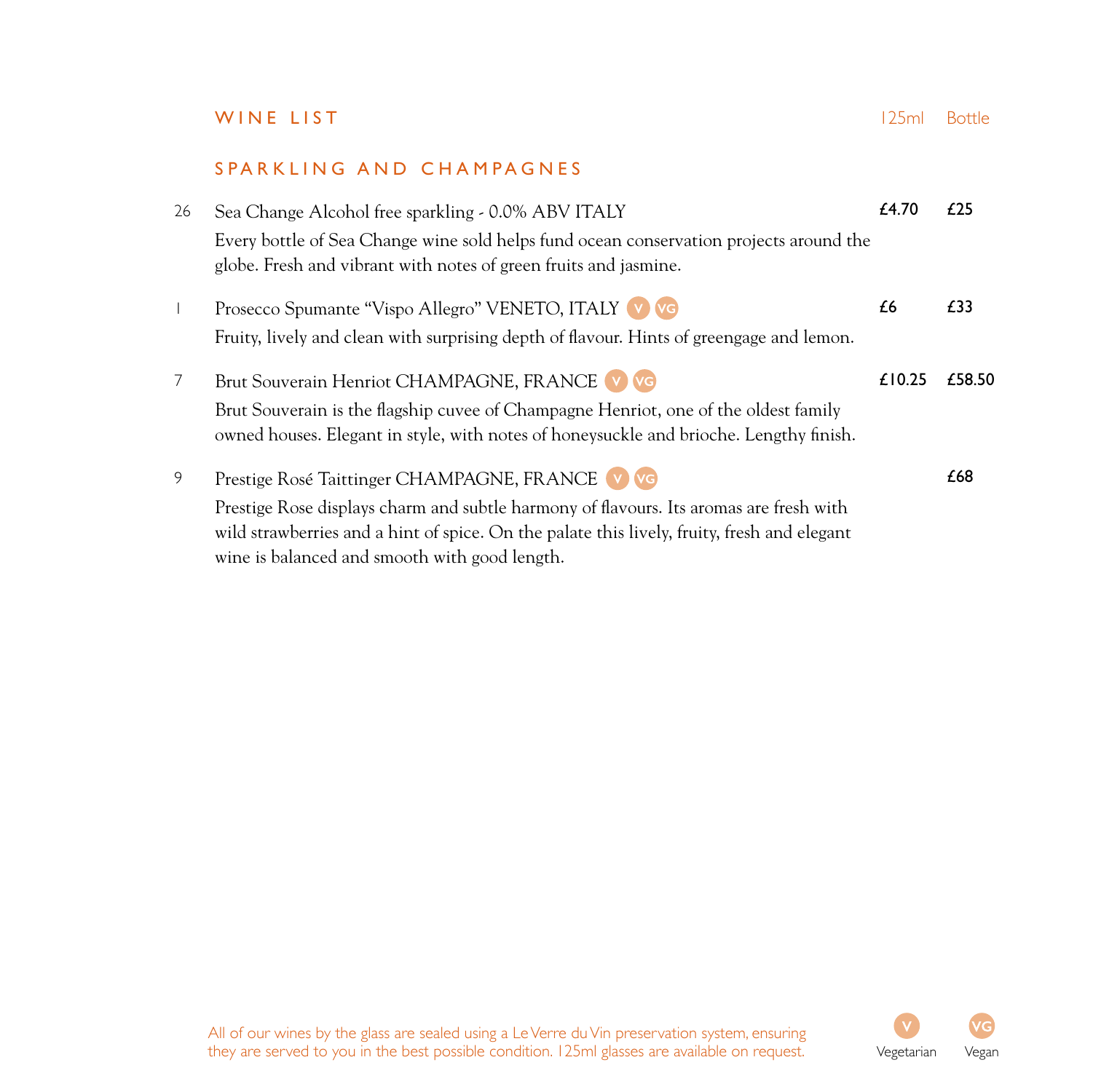|     | WINE LIST                                                                                                                                                                                                                                     | 175ml | 250ml  | <b>Bottle</b> |
|-----|-----------------------------------------------------------------------------------------------------------------------------------------------------------------------------------------------------------------------------------------------|-------|--------|---------------|
|     | CRISP, FRESH WHITES                                                                                                                                                                                                                           |       |        |               |
| 101 | Pinot Grigio "La Castagna" PAVIA, ITALY<br>Fresh, light and easy drinking with hints of red apples and pears.                                                                                                                                 | £6.10 | £8.50  | f 24          |
| 3   | Picpoul de Pinet Sélection, Cave de l'Ormarine LANGUEDOC, FRANCE<br>Known as 'the Chablis of the South', Picpoul is delicately perfumed with<br>ripe melon fruit on the nose. The palate is weighty and ripe but remains fresh<br>and saline. | £7.05 | £9.85  | £28           |
| 801 | Vinho Verde, Casa de Vila Nova VINHO VERDE, PORTUGAL V VG<br>Great tasting, modern Vinho Verde from the super reliable Vila Nova<br>estate. Very easy drinking and not too dry, with just a hint of natural 'spritz' -<br>a perfect aperitif. | £7.50 | £10.50 | £30           |
| 2   | Organic Grüner Veltiner, Sepp Moser Estate NIEDEROSTERREICH,<br><b>AUSTRIA v v</b> G<br>Austria's best known wine. Its herbal, peppery notes and fresh green character<br>make it a great alternative to Sauvignon Blanc or Riesling.         | £9    | £12.70 | £36.50        |

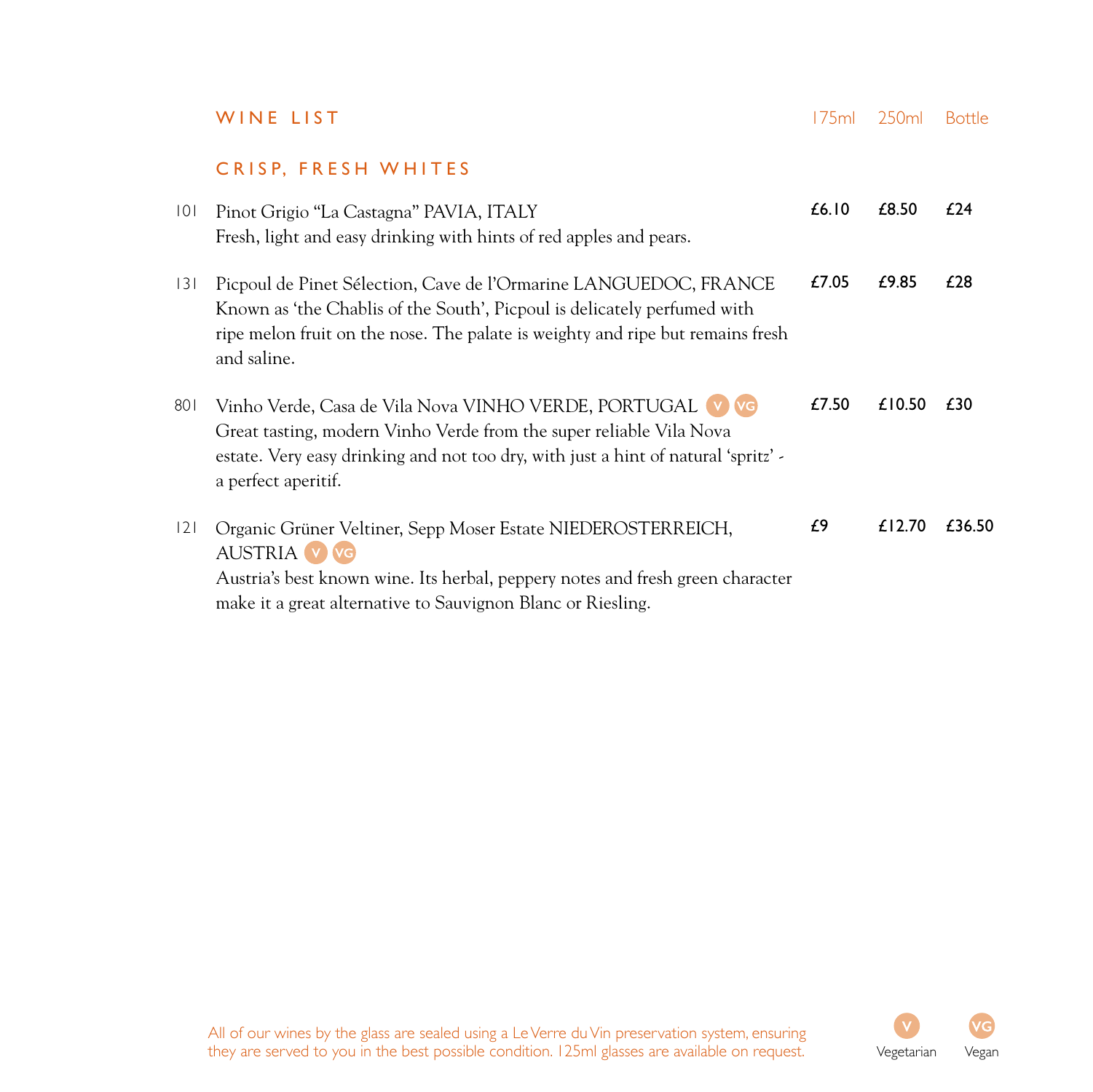**WINE LIST** 175ml 250ml Bottle

#### ZESTY, HERB ACEOUS OR AROMATIC WHITES

| 201 | Côtes de Gascogne "Le Serin" CÔTES DE GASCOGNE, FRANCE<br>A delicious blend of Colombard, Sauvignon Blanc and Ugni Blanc. Steely and<br>zesty with grapefruit freshness and subtle hints of spiced pear.                                                                              | £6    | £8.35  | £23.50 |
|-----|---------------------------------------------------------------------------------------------------------------------------------------------------------------------------------------------------------------------------------------------------------------------------------------|-------|--------|--------|
| 123 | Sauvignon Blanc "Riviera" SOUTHERN FRANCE<br>An easy drinking fruity and clean Sauvignon Blanc with notes of white flowers<br>and tropical fruits.                                                                                                                                    | £6.10 | £8.50  | £24    |
| 227 | Riesling Trocken, "Solitär", Prüm MOSEL, GERMANY<br>The Prüm name has been synonymous with quality wine production for<br>generations. Vibrant and exotic with great acidity and a dry finish.                                                                                        | £7.50 | £10.50 | £30    |
| 211 | Sauvignon Blanc, Allan Scott Estate MARLBOROUGH,<br>NEW ZEALAND V VG<br>Allan Scott is a true pioneer of the Marlborough region. This wine is punchy<br>and vibrant with excellent varietal purity, finishing long and refreshing with<br>flavours of apple, nectarine and lime peel. | £9.15 | £12.85 | £37    |
| 122 | Albarino "Pazo das Bruxas", Torres RÍAS BAIXAS, SPAIN V VG<br>Delicate and fragrant, with lime blossom and lemon marmalade notes. Silky<br>and savory on the palate, elegantly structured.                                                                                            |       |        | £40    |
| 113 | Sancerre "Terres Blanches", Domaine Roblin LOIRE, FRANCE V VG<br>Classically Loire Valley in style. Crisp, concentrated and textured green fruits<br>with expressive aromas of white currants and nettles.                                                                            |       |        | £46.50 |

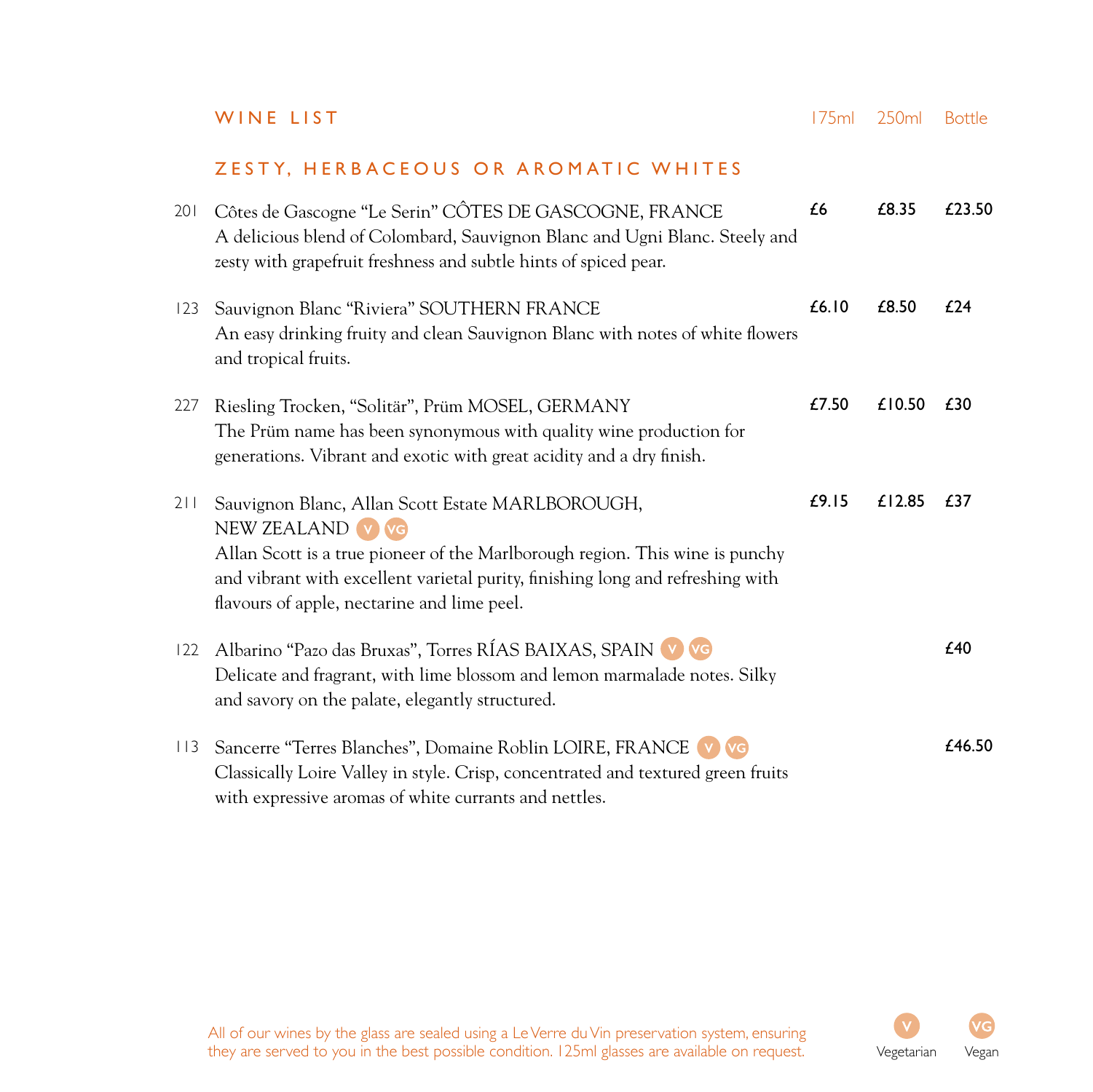|     | WINE LIST                                                                                                                                                                                                                                                                                    | 175ml | 250ml  | <b>Bottle</b> |
|-----|----------------------------------------------------------------------------------------------------------------------------------------------------------------------------------------------------------------------------------------------------------------------------------------------|-------|--------|---------------|
|     | <b>JUICY, FRUITY WHITES</b>                                                                                                                                                                                                                                                                  |       |        |               |
| 216 | Chardonnay "Sea Change" SALENTO, ITALY V VG<br>Every bottle of Sea Change wine sold helps fund ocean conservation projects<br>around the globe. Easy drinking and packed with citrus and tropical fruit<br>flavours. Crisp and fresh.                                                        | £7.15 | £10    | £28.50        |
| 217 | Chenin Blanc "Classic Collection", Cleefs COASTAL REGION,<br>SOUTH AFRICA<br>Lychee, citrus and guava aromas with ripe pineapple and peach flavours<br>that follow through on the palate. Fresh and fruity with a long, clean and<br>crisp finish.                                           | £7.85 | £II    | £31.50        |
| 233 | Gavi di Gavi, Tenuta Santa Seraffa PIEMONTE, ITALY V VG<br>Pretty aromas of flora, citrus and green apple combined with more complex<br>hints of frangipane. The palate has apple and lemon characters, and an<br>appealing weight and minerality. The finish is textural, long and defined. | £9.85 | £13.85 | £40           |

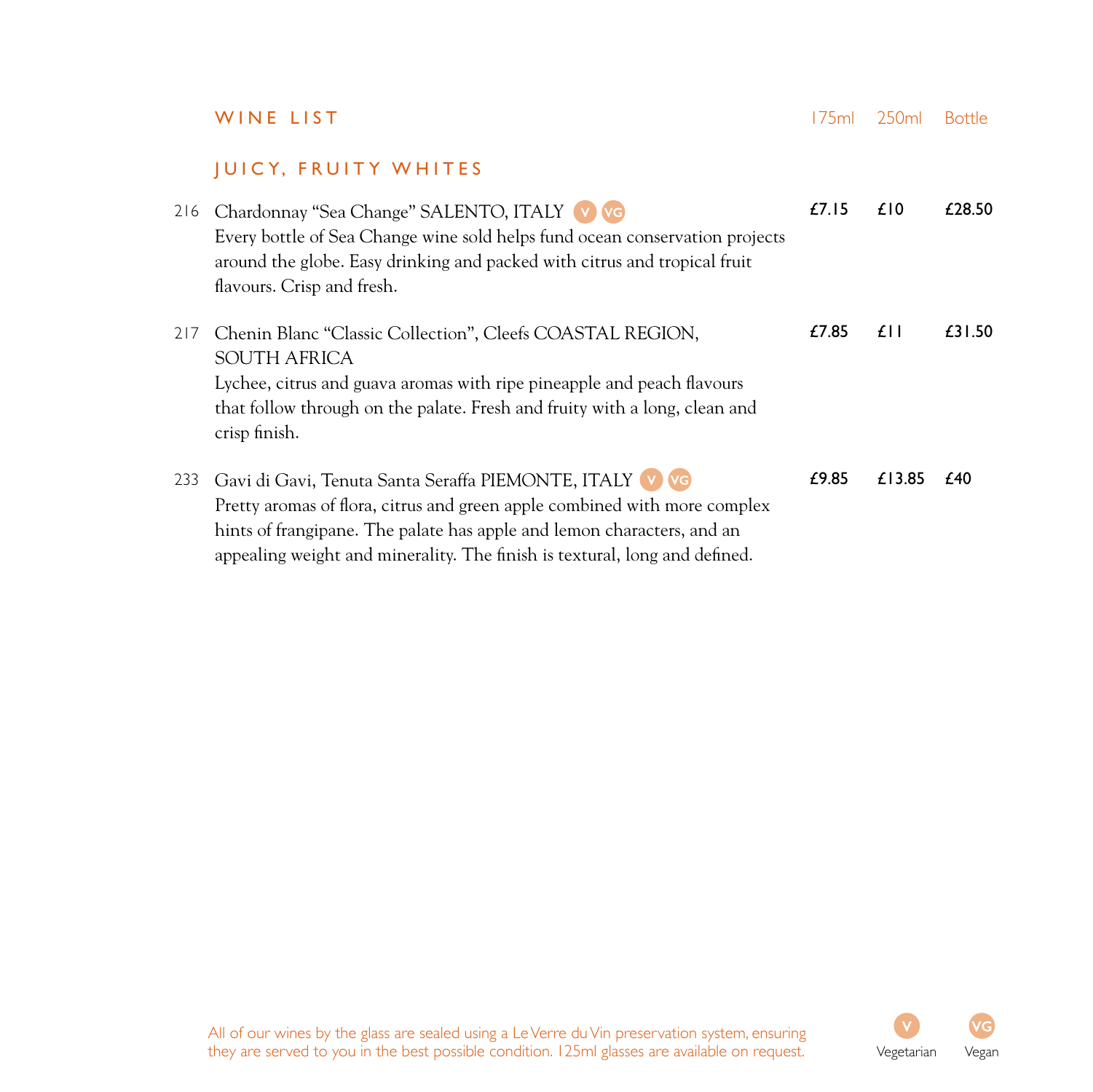**WINE LIST** 175ml 250ml Bottle

### FULLER, RICHER WHITES

| 315 | Marsanne/Roussanne, Esprit des Crès Ricards SOUTHERN FRANCE V VG<br>Rich and fresh with flavours of passion fruit, white flowers and honeysuckle.<br>Superb lengthy finish, revealing notes of vanilla and apricot.                                                       | £6.80 | £9.50  | f27    |
|-----|---------------------------------------------------------------------------------------------------------------------------------------------------------------------------------------------------------------------------------------------------------------------------|-------|--------|--------|
| 307 | Chardonnay "Vieilles Vignes", Château Martinolles LIMOUX,<br>FRANCE V VG<br>Complex tropical fruit notes, integrated with light vanilla, nut and lime<br>blossom on the nose. The pallet is full with ripe pineapple prominent,<br>interwoven with peach and toasted oak. | £8.80 | £12.35 | £35.50 |
| 312 | Chablis, Domaine de la Motte BURGUNDY, FRANCE<br>A classic Chablis from vines grown on the famous Kimmeridgian clay with<br>nervy, mineral fruit. A modest use of oak adds richness and balance.                                                                          |       |        | £42.50 |

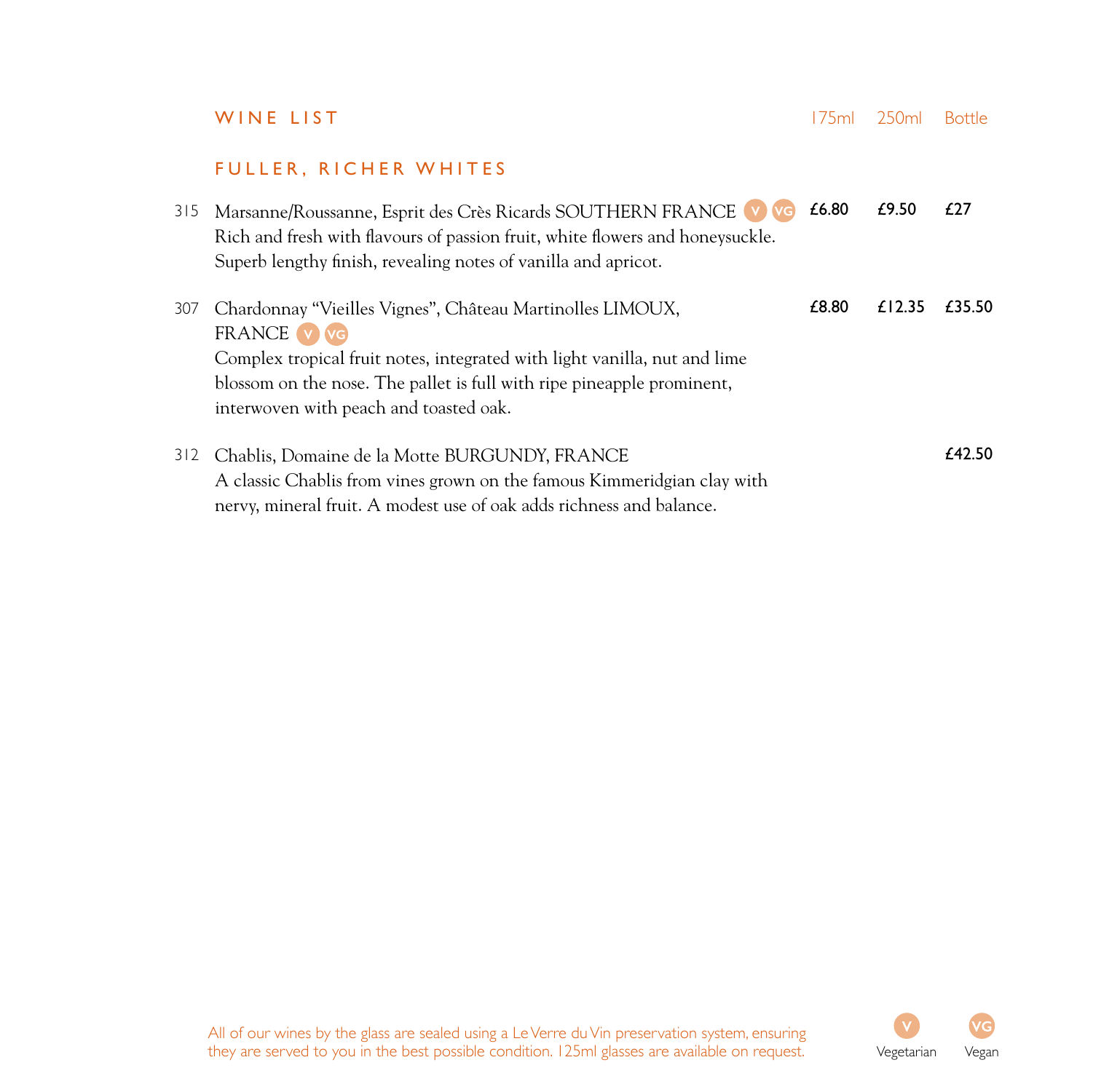# WINE LIST Bottle

#### FINE WHITES

| 909 | Pinot Gris Classic, Famille Hugel ALSACE, FRANCE V VG                              | £61  |
|-----|------------------------------------------------------------------------------------|------|
|     | Famille Hugel are true pioneers of the Alsace region. This beautifully fresh and   |      |
|     | vibrant Pinot Gris is testament to their experience and dedication to quality.     |      |
| 901 | Chardonnay "Acero", Marimar Estate CALIFORNIA, USA                                 | £63. |
|     | Especially selected for fruit intensity and aromatics, the grapes are fermented in |      |
|     | stainless steel (Acero) to capture the purity of the flavors. Delighfully creamy   |      |
|     | and long.                                                                          |      |
| 910 | Chablis, 1er Cru "Vaillons", Domaine William Fèvre BURGUNDY, FRANCE                | £88  |
|     | The pedigree of Vaillons shines through in the classic mineral character of this   |      |
|     | wine. Domaine William Fèvre are one of the best producers in the region of         |      |
|     | Chablis and this wine is a true classic.                                           |      |

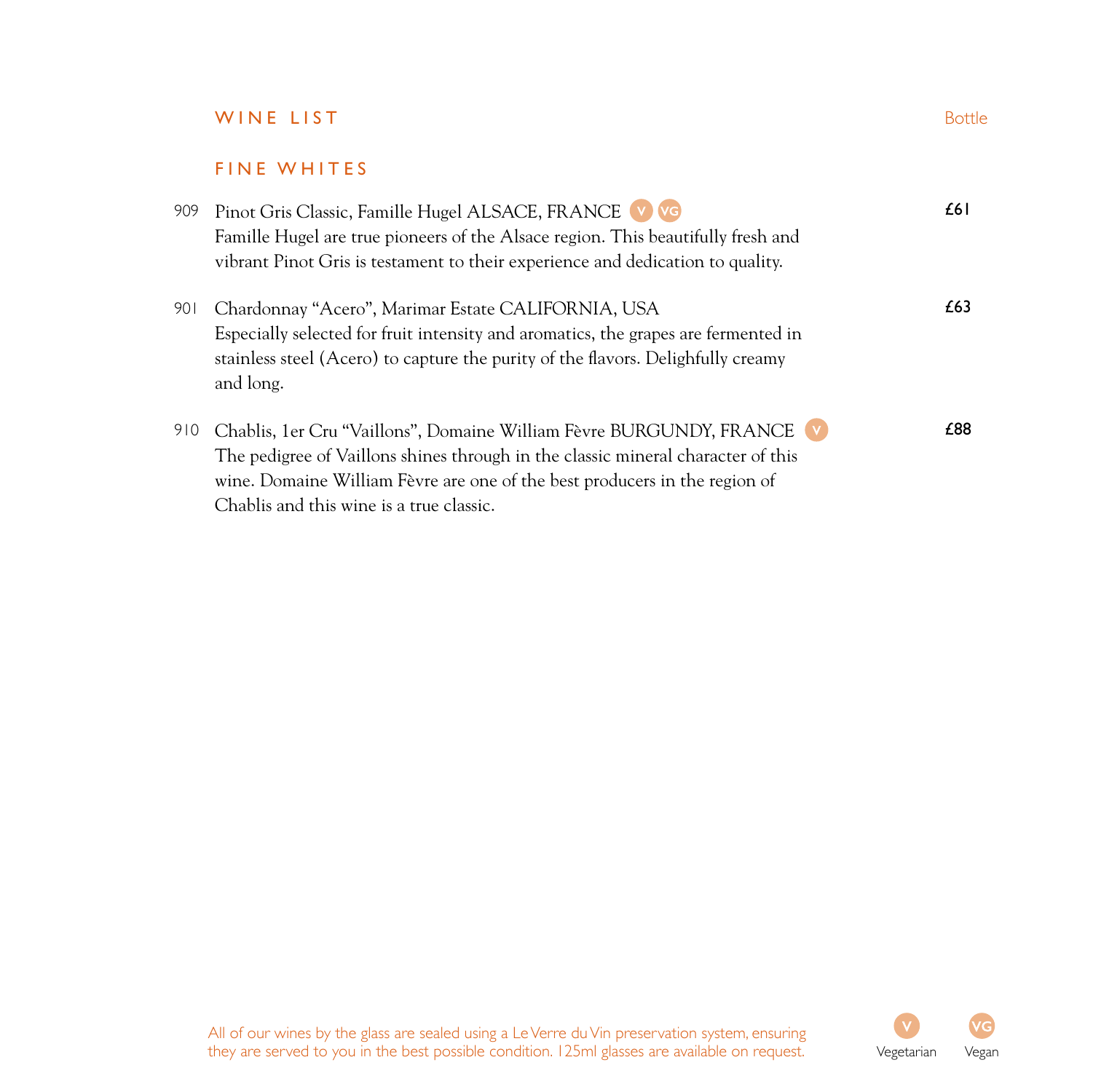|      | WINE LIST                                                                                                                                                                                                                                                | l 75ml | 250 <sub>ml</sub> | <b>Bottle</b> |
|------|----------------------------------------------------------------------------------------------------------------------------------------------------------------------------------------------------------------------------------------------------------|--------|-------------------|---------------|
|      | ROSÉ WINES                                                                                                                                                                                                                                               |        |                   |               |
| 40 I | Pinot Grigio Rosé "La Riva" SICILY, ITALY<br>Very light and refreshing with a delicate pear-drop fruit. Bright and fresh,<br>terrifically easy to drink.                                                                                                 | £6.10  | £8.50             | £24           |
| 406  | Antica Murrina "Premo" Vino Rosato BARDOLINO/SALENTO,<br><b>ITALY</b> (v) vg<br>An elegant pink with tones of peach and mango, this wine expresses scents<br>of fresh strawberries, along with a mineral character and mouth quenching<br>acidity.       | £6.70  | £9.35             | £26.50        |
| 404  | Côtes de Provence Rosé "Mimi", Vins-Breban CÔTES DE PROVENCE,<br><b>FRANCE</b><br>This mouthwatering rosé is the flagship wine from Provence specialists<br>- Vins Breban. Light pink and dry with crushed strawberry, lemon and<br>watermelon flavours. | £8.65  | £12.20            | £35           |

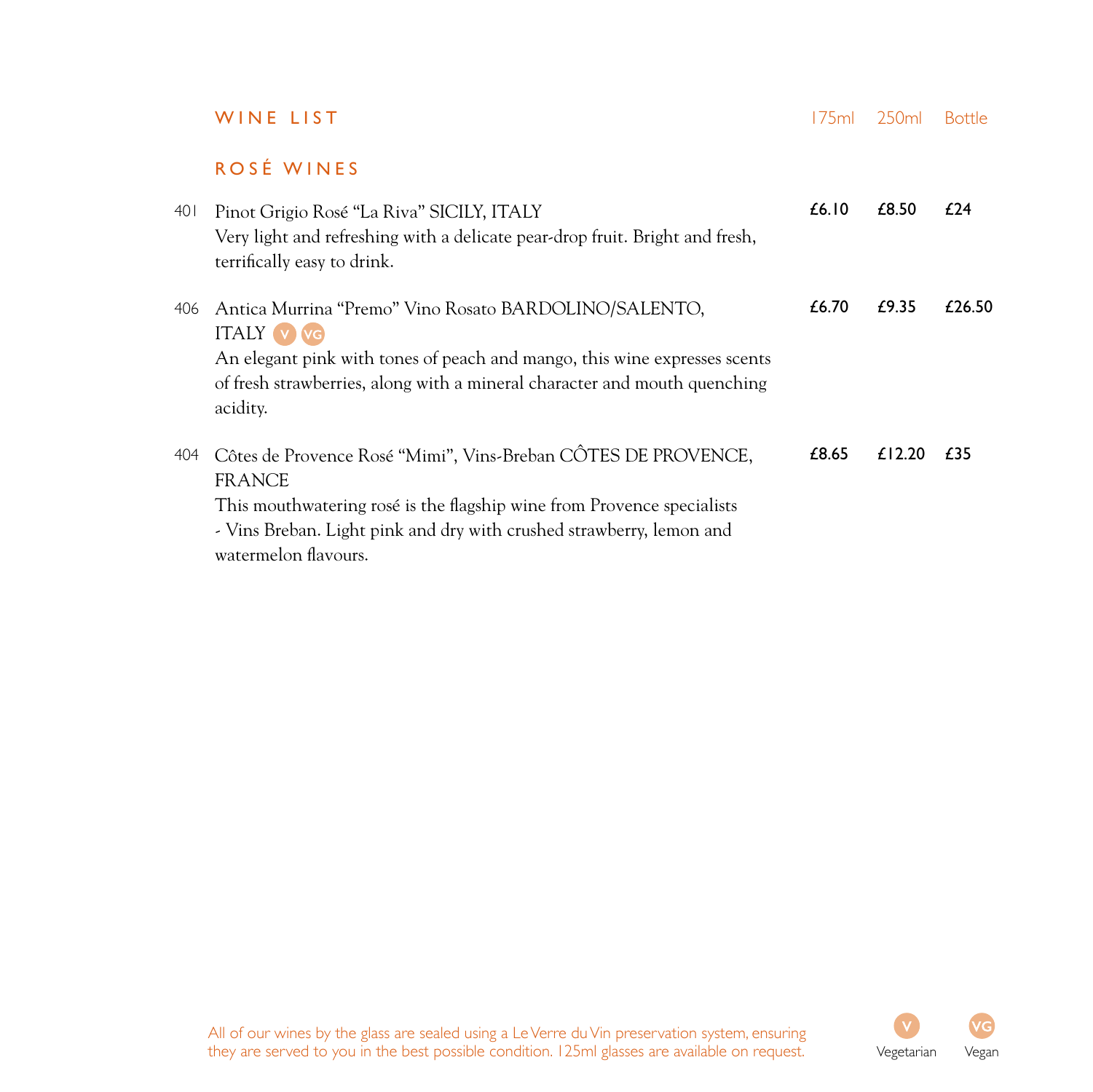|     | WINE LIST                                                                                                                                                                                                                                                                     | 175ml | 250ml  | <b>Bottle</b> |
|-----|-------------------------------------------------------------------------------------------------------------------------------------------------------------------------------------------------------------------------------------------------------------------------------|-------|--------|---------------|
|     | LIGHT, FRESH REDS                                                                                                                                                                                                                                                             |       |        |               |
| 501 | "Julia Florista" Tinto, Vidigal LISBOA, PORTUGAL<br>Bright ruby, medium bodied and very easy drinking blend with elegantly<br>spiced red fruit.                                                                                                                               | £5.75 | £8     | f22.50        |
| 503 | Pinot Noir "Riviera" SOUTHERN FRANCE<br>An exceptionally smooth wine with soft, silky tannins, generous red fruit<br>aromas and flavours of cherry.                                                                                                                           | £6.20 | £8.70  | £24.50        |
| 504 | Gamay Noir "Jean", Domaine Loron LYON, FRANCE<br>A soft and easy drinking alternative to Beaujolais. Light, fruity and fresh<br>with delicate bubblegum aromas.                                                                                                               | £8.65 | £12.20 | £35           |
| 805 | Fleurie "La Reine de L'Arenite", La Madone BEAUJOLAIS, FRANCE V VG<br>This is a perfumed and aromatic red with a notable floral twist of violets.<br>This gorgeous wine is silky and elegant throughout the palate with an<br>abundance of blackcurrant and red berry fruits. |       |        | £38.50        |

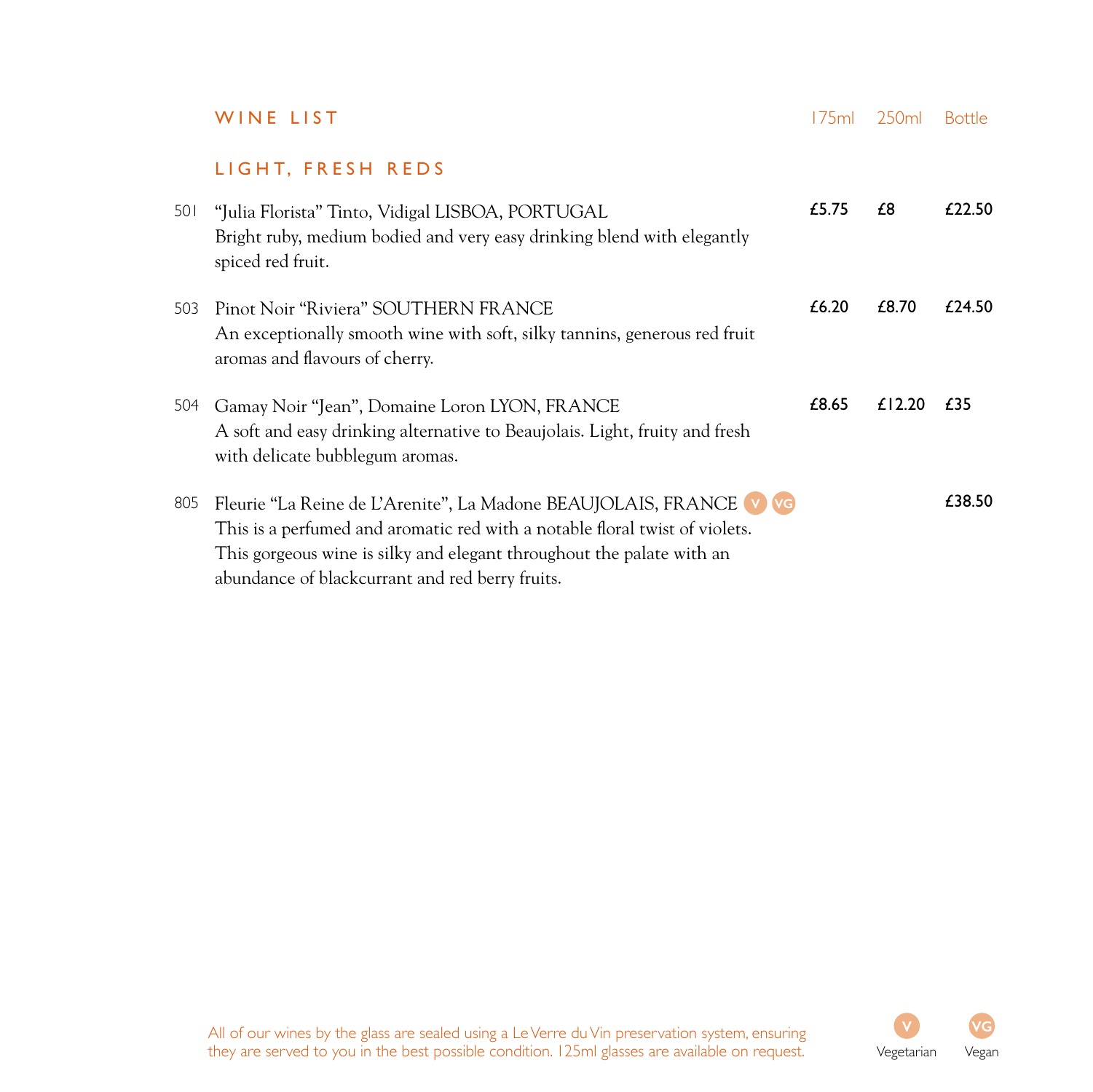**WINE LIST** 175ml 250ml Bottle

#### FRUITY, MEDIUM BODIED REDS

| 502 | Garnacha "Monte Oton" CAMPO DE BORGA, SPAIN V<br>Aromas of juicy black fruits. The palate is soft and easy-drinking with cassis,<br>plum, bramble and cherry characters backed by fresh acidity                                                                                 | £6.10 | £8.50 | f24    |
|-----|---------------------------------------------------------------------------------------------------------------------------------------------------------------------------------------------------------------------------------------------------------------------------------|-------|-------|--------|
| 637 | Merlot "Tierra Alta" CENTRAL VALLEY, CHILE V VG<br>Plum, blackcurrent and cranberry aromas burst from the glass. The palate is<br>juicy and fresh with soft red fruits and a hint of green pepper.                                                                              | £6.35 | £8.85 | £25    |
| 705 | Rioja Crianza "Cerro Anon" Bodegas Olarra RIOJA, SPAIN V VG<br>A fine example of Rioja Crianza. Classic in style, rounded, spicy red fruits with<br>vanilla aromas and a long, silky finish.                                                                                    | £8.55 | £12   | £34.50 |
|     | F210 Les Terrasses de Saint Christophe, Saint-Émilion Grand Cru<br><b>BORDEAUX, FRANCE</b><br>Complex dark fruit aromas overlayed with a herbaceous and savoury<br>background. Black plums and cherries dominate the medium bodied palate<br>with hints of cocoa on the finish. |       |       | £45.50 |

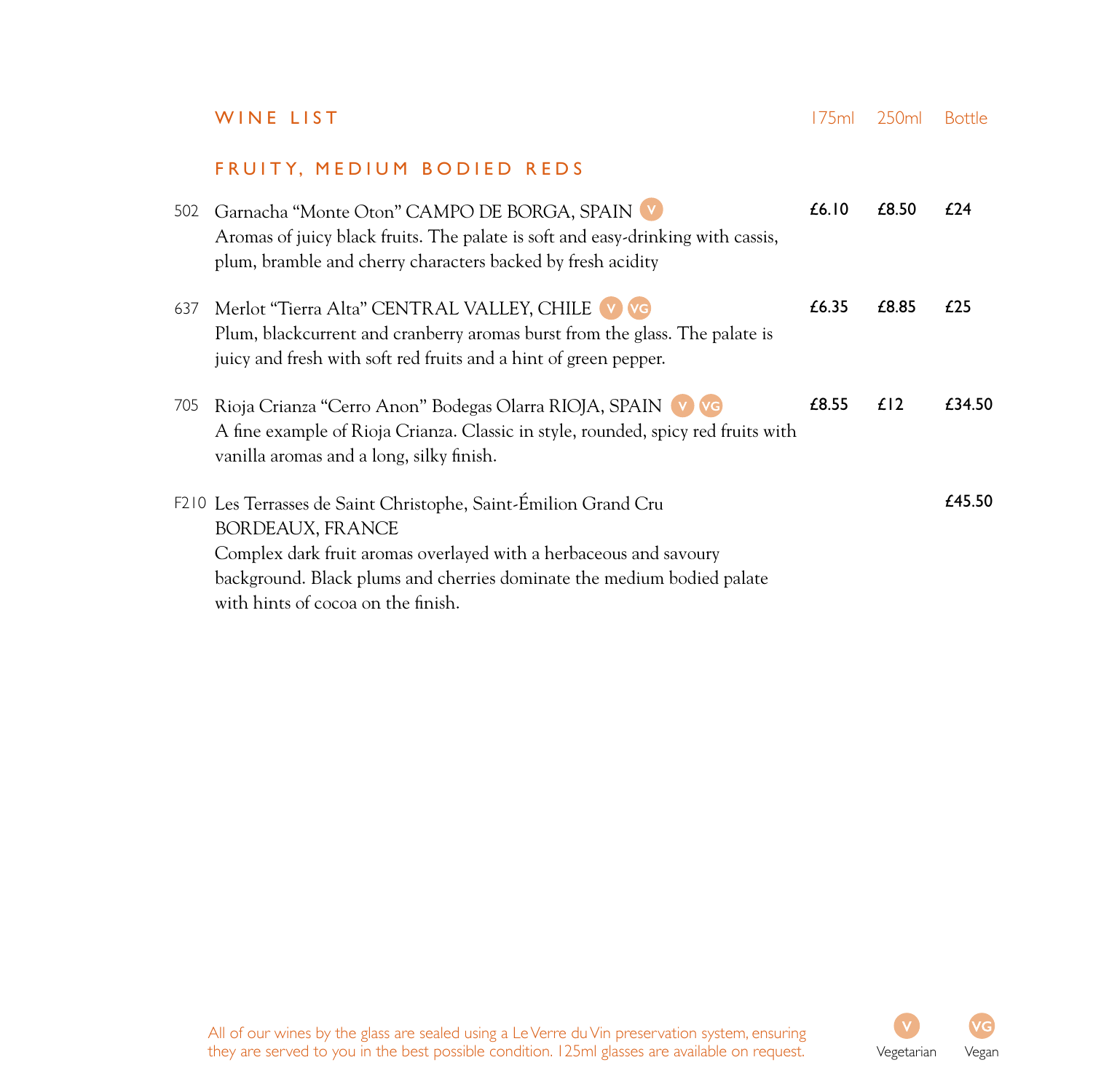|     | WINE LIST                                                                                                                                                                                                                                                                          | 175ml | 250 <sub>ml</sub> | <b>Bottle</b> |
|-----|------------------------------------------------------------------------------------------------------------------------------------------------------------------------------------------------------------------------------------------------------------------------------------|-------|-------------------|---------------|
|     | SPICY AND BOLD REDS                                                                                                                                                                                                                                                                |       |                   |               |
| 607 | Malbec "Caoba" MENDOZA, ARGENTINA<br>Perfumed, fruit forward style with ripe black berry fruit and a touch of spice.<br>Great with steak.                                                                                                                                          | £7.75 | £10.85            | £31           |
| 706 | Côtes du Rhône "Reserve du Fleur" RHÔNE, FRANCE V VG<br>This delightful Rhone blend is youthful and fresh, with clean bright fruit,<br>backed up by pepper and spice.                                                                                                              | £8.55 | £12               | £34.50        |
| 717 | Rasteau, Domaine La Font de Notre Dame RHÔNE, FRANCE<br>From 80 year old vines and studded with aromas of ripe cherry, blackberry,<br>licorice, spices, and a hint of chocolate. An explosive palate offers ripe fruit<br>and spicy, enduring tannins.                             |       |                   | £43           |
| 710 | Vino Nobile di Montepulciano, Azienda Agricol Lunadoro TUSCANY,<br><b>ITALY V VG</b><br>Complex nose with mature fruits and pepper aromas, as well as plum jam and<br>floral notes of violet, chocolate and cigar. Balanced with sweet tannins, good<br>acidity and a long finish. |       |                   | £45.50        |

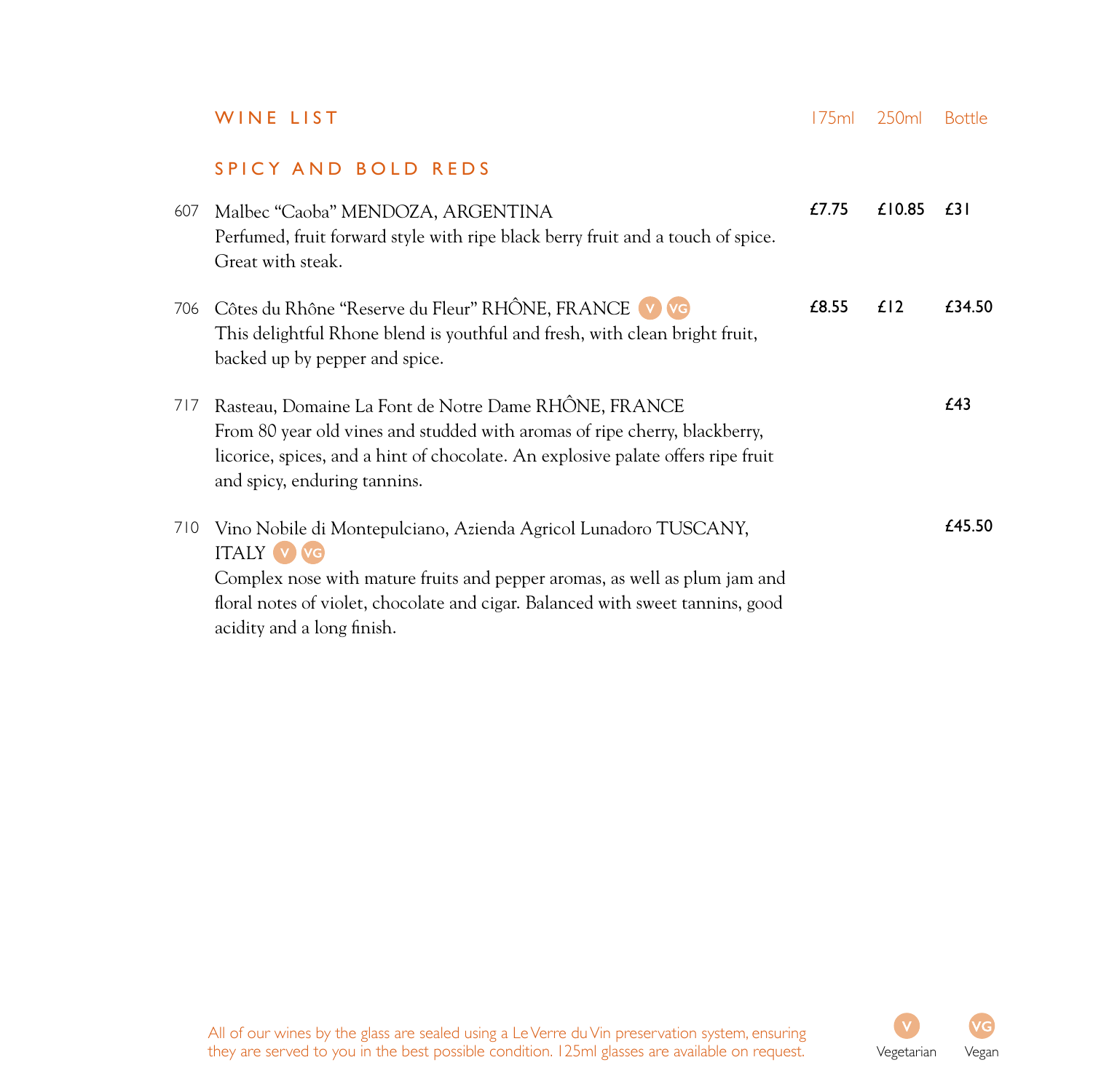|     | WINE LIST                                                                                                                                                                                                                                                                                                                                 | 175ml | 250ml  | <b>Bottle</b> |
|-----|-------------------------------------------------------------------------------------------------------------------------------------------------------------------------------------------------------------------------------------------------------------------------------------------------------------------------------------------|-------|--------|---------------|
|     | RICHER, FULLER OR OAKED REDS                                                                                                                                                                                                                                                                                                              |       |        |               |
| 603 | Cabernet/Merlot "Mr Goose Esq" SOUTH EAST AUSTRALIA<br>Soft and full-bodied with rich, ripe flavours of plum, black currant and berry.<br>Long and elegant with a hint of oak.                                                                                                                                                            | £6.45 | £9     | £25.50        |
| 729 | Monastrell Seleccion, Finca La Solana JUMILLA, SPAIN<br>Intense cherry-red colour with rich aromas of ripe plum on a blackcurrant<br>background that also shows elegant balsamic notes. Light and complex, its<br>palate is delicate, soft, but equally rich and juicy. Good balance.                                                     | £6.80 | £9.50  | £27           |
| 707 | Cabernet Sauvignon, Novas Gran Reserva MAIPO VALLEY, CHILE<br>Medium bodied and well balanced with ripe black fruits, smooth tannins and<br>refreshing acidity. Juicy and approachable.                                                                                                                                                   | £8.80 | £12.35 | £35.50        |
| 728 | Cariñena / Garnacha / Syrah "Purgatori" Familia Torres<br>COSTERS DEL SEGRE, SPAIN V VG<br>Beautiful dark cherry red color. Exquisite red forest fruit (raspberry, redcurrant)<br>aroma with deep, jammy undertones of cherry. Intense on the palate, with<br>delicate, elegant, fine-grained tannins. A wine of exceptional personality. |       |        | £52           |

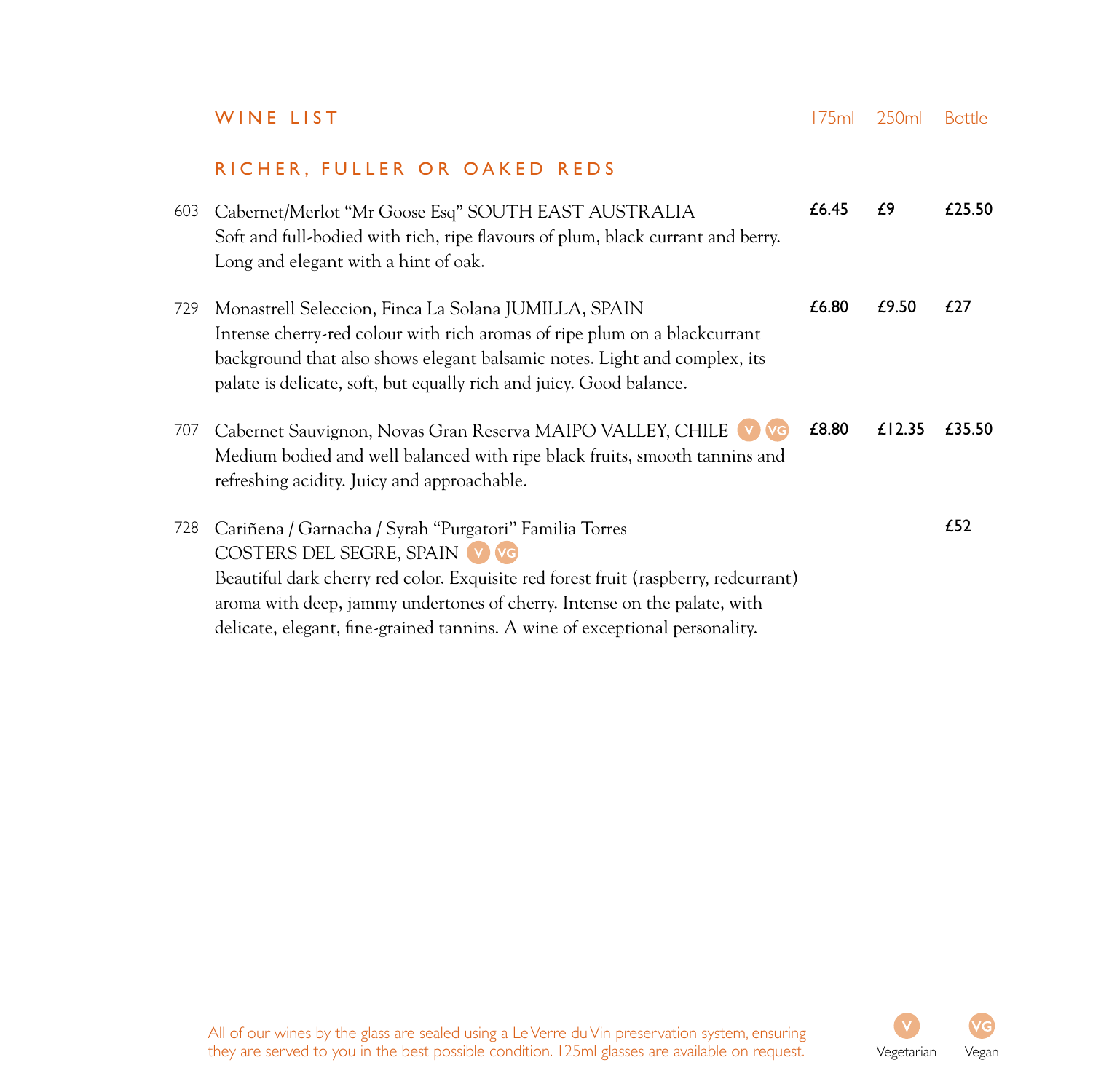# WINE LIST Bottle

### FINE REDS

|  | F221 Châteauneuf-du-Pape, Chante Cigale RHÔNE, FRANCE V VG                                                                                                                                  | £62 |
|--|---------------------------------------------------------------------------------------------------------------------------------------------------------------------------------------------|-----|
|  | Warm black fruit and plum aromas, with cinnamon, spices, pepper and a hint of vanilla.                                                                                                      |     |
|  | The palate is concentrated with damsons, red fruit, spice and stony minerality.                                                                                                             |     |
|  | F225 Amarone della Valpolicella "La Colombaia", Montresor VENETO, ITALY V                                                                                                                   | £63 |
|  | Made in traditional style from partially dried grapes, this wine shows sweet dark fruit aromas<br>that lead through to a full bodied and warming palate which is packed with forest fruits. |     |
|  | F214 Château Poujeaux, Moulis en Médoc BORDEAUX, FRANCE                                                                                                                                     | £75 |
|  | The nose, fine and elegant, offers ripe red fruit notes with a delicate oak touch. The palate                                                                                               |     |
|  | is complex and silky with smooth tannins, cherry, plum and vanilla.                                                                                                                         |     |

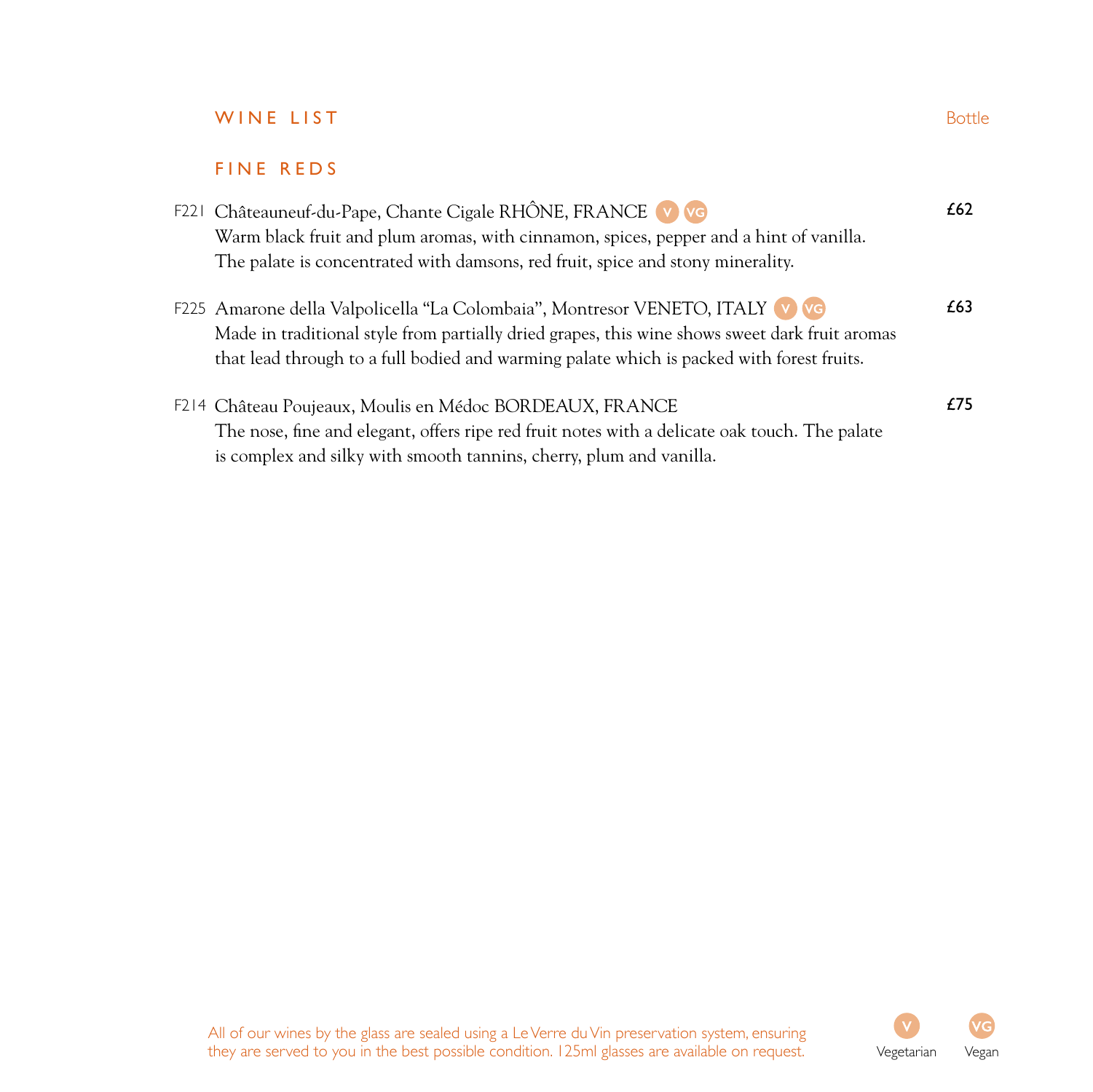# WINE LIST 100ml Bottle

#### DESSERT WINE

| S240 Late Harvest Moscato d'Asti "Palazzina" PIEMONTE, ITALY V VG<br>A nose of intense lemon curd, marmalade, and citrus peel with lightly floral notes.<br>The palate has lots of ripe apricot and acacia honey characters.                                              | £4.75 | £25.50<br>(375ml) |
|---------------------------------------------------------------------------------------------------------------------------------------------------------------------------------------------------------------------------------------------------------------------------|-------|-------------------|
| S241 Monbazillac, Domaine de Grange Neuve SOUTH WEST FRANCE V VG<br>A fabulous dessert wine, sweet and luscious with a great backbone of acidity. The<br>nose is fresh with marmalade, ripe nectarine and melon. Honey and toffee in the<br>mouth twist of bitter orange. | £5.95 | £32.50<br>(500ml) |
| \$245 Mourvèdre "Late Harvest", Cline Cellars CALIFORNIA, USA<br>This wine is luxuriously sweet and divinely tempting. Layers of chocolate, black<br>berries and prunes. Great with chocolate.                                                                            | £7.35 | £41<br>(375ml)    |
| PORT                                                                                                                                                                                                                                                                      |       |                   |
| S246 Graham's "Six Grapes" Port DOURO, PORTUGAL                                                                                                                                                                                                                           | £6.95 | £38.50            |

| $\frac{1}{2}$ . Similarly singlet to the second principal state $\frac{1}{2}$<br>Full-bodied, with fragrant blackberry aromas and rich black fruit on the palate. |       |     |
|-------------------------------------------------------------------------------------------------------------------------------------------------------------------|-------|-----|
| \$252 Graham's 10 Y.O. Tawny Port DOURO, PORTUGAL V VG                                                                                                            | £9.35 | £53 |
| This is a beautifully deep, rich tawny style, with almond and hazelnut aromas                                                                                     |       |     |
| combined with notes of honey and figs. It's packed with mellow, raisin fruit and fig                                                                              |       |     |
| flavours, with a long, luscious caramel-flavoured finish.                                                                                                         |       |     |